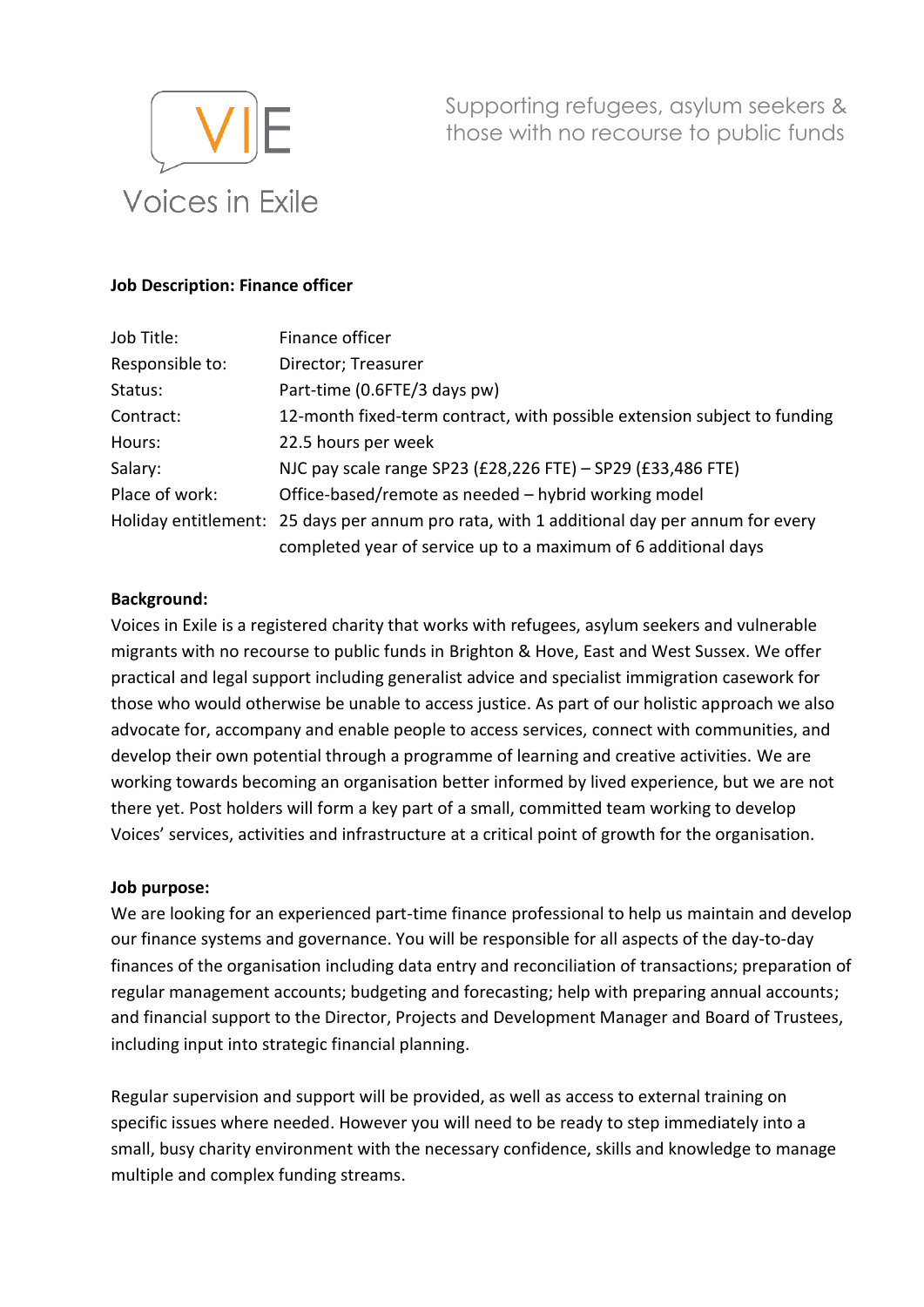Hours can be flexible but will amount to a commitment of 3 days a week or 12 days a month. This post would suit flexible and/or remote working, with occasional office-based working as needed.

Postholders will need to have the right to work in the UK.

# **Covid-19, hybrid working and what we're like to work for:**

Post-Covid and in response to staff feedback we are now developing a long-term hybrid working model to provide staff with the flexibility to work from home and from our office as and when suits as long as this fits with our operational needs. Individual working arrangements can be discussed with your line manager and/or our director.

We will provide the kit (IT and phone) needed to ensure that you can work from home safely and comfortably. We would expect you to have adequate working broadband and data allowance in place at no additional cost to Voices, but are willing to discuss this if it is a barrier for you. Working from home and flexible working arrangements are negotiable and subject to operational need, and will be under regular review.

We would expect and hope that applicants will be fully vaccinated against Covid but will make accommodations if and where practical if this is not possible. We have clear Covid risk assessments, policies and procedures in place and these are reviewed regularly.

We have a work culture that is friendly, welcoming and inclusive, and we take staff wellbeing seriously. Clinical supervision is available and we make time for collective care and peer support within our working hours. We are a learning organisation and are open to hearing about how we can do better.

## **Staff reporting to this post:**

Volunteers

# **Key responsibilities:**

## **Financial control**

- Manage day-to-day financial operations including accounts payable, accounts receivable/grants claims, bank reconciliations, general accounting functions (including petty cash)
- Monthly reconciliation of balance sheet/control accounts
- Maintaining the fixed assets register
- Monthly posting of salary journals with allocation to projects/ funding streams
- Support the director and trustees to ensure a robust internal financial control environment, including input to development of relevant systems, policies and processes
- Overseeing the financial tasks performed by the office administrator

# **Budgeting and planning**

- Support the director and treasurer with the preparation of annual budgets and forecasts
- Support the director with on-going monitoring and revising financial forecasts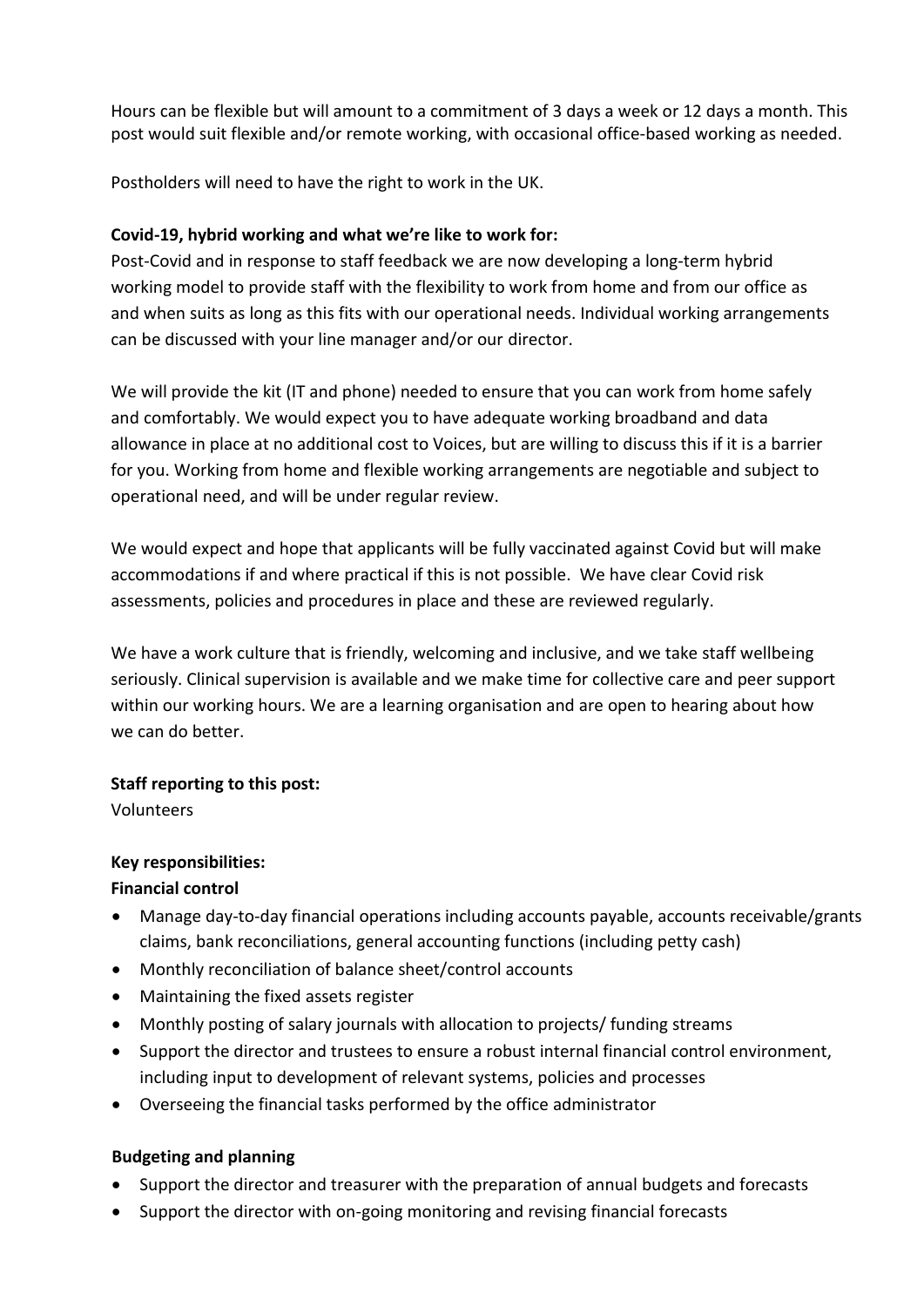- Assist the director and project & development manager with development of budgets, cash flows and costing for grants applications
- Financial evaluation of grant applications and evaluation of financial reports and grant budgets

## **Management reporting**

- Support the director and treasurer with preparation of quarterly management accounts, including commentary on significant areas and variance from budgets
- Support the director and the project & development manager with preparation of donors/funders reports
- Support the director and treasurer in monitoring grants, contracts, restricted and designated funds
- Prepare monthly donation report and quarterly summaries for Gift Aid claims
- Produce other reports and costings as required

#### **Year end**

- Support the director and treasurer with preparation of statutory annual accounts including posting prepayments, accruals, depreciation and all balance sheet reconciliations
- Liaising with the external examiner if required

## **Other duties**

- Assist in the implementation of any new systems and processes
- Assisting with the drafting and revising of finance policies and procedures where needed
- Manage and supervise finance volunteers as needed
- Providing finance support and training to non-finance staff including budget holders and project managers
- Any other duties relating to operational finance requirements as needed and appropriate
- Attend regular team meetings & participate in other advice and staff team commitments and meetings as needed
- Participate fully in individual supervision, training, appraisal and collective care and wellbeing
- Work with colleagues in Voices in Exile to maintain and develop our holistic approach and commitment to human rights, community development, diversity and best practice in working with vulnerable migrants
- Carry out other duties as required.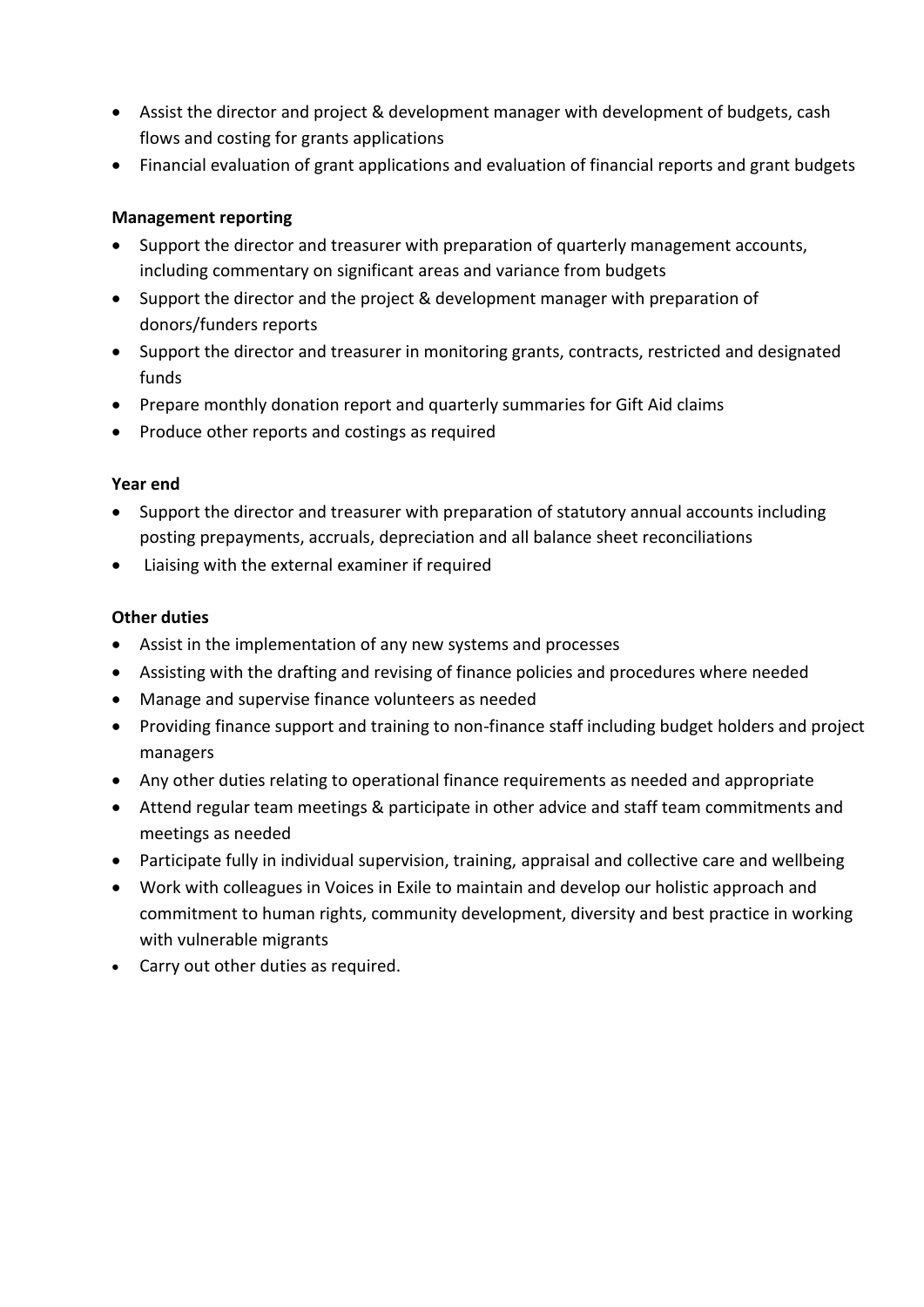*A = Application form (Please address the relevant points in order) I = Interview* 

*Please bear in mind that you can demonstrate how you meet these requirements using examples from paid employment, volunteering, lived experience or a combination of all these.* 

| <b>Person Specification</b>       |                                                             | Essential/       | <b>Assessme</b> |
|-----------------------------------|-------------------------------------------------------------|------------------|-----------------|
|                                   |                                                             | <b>Desirable</b> | nt Method       |
|                                   | Qualifications/level of experience                          |                  |                 |
|                                   | 1. Fully or part-qualified ACCA, CIMA or equivalent         | E                | $\overline{A}$  |
|                                   | professional experience                                     |                  |                 |
| <b>Experience &amp; knowledge</b> |                                                             |                  |                 |
|                                   | 2. Experience of working with Xero accounting software      | $\mathsf E$      | $A+I$           |
|                                   | 3. Experience of bank reconciliation, purchase ledger       | E                | $A+I$           |
|                                   | and journal processing                                      |                  |                 |
|                                   | 4. Experience of preparing budgets and management           | E                | $A+$            |
|                                   | accounts                                                    |                  |                 |
|                                   | 5. Experience of managing multiple complex funding          | D                | $A+I$           |
|                                   | streams                                                     |                  |                 |
| 6.                                | Experience in accounting for transactions using the         | D                | A               |
|                                   | Xero tracking function                                      |                  |                 |
| 7.                                | Experience of working in or with a small charity            | D                | $A+I$           |
|                                   | 8. Good current working knowledge of financial              | D                | A               |
|                                   | legislation and guidance relating to charities              |                  |                 |
| <b>Skills &amp; abilities</b>     |                                                             |                  |                 |
|                                   | 9. Ability to use MS Excel to high level (including pivot   | E                | $A+I$           |
|                                   | tables, vlookups, etc.)                                     |                  |                 |
|                                   | 10. Strong analytical, problem-solving and numerical skills | E                | $A+$            |
|                                   | with high level of attention to detail                      |                  |                 |
|                                   | 11. Good time management skills and ability to manage       | E                | $A+$            |
|                                   | multiple tasks and meet deadlines                           |                  |                 |
|                                   | 12. Ability to explain, support and guide colleagues        | E                | $A+I$           |
|                                   | and trustees on complex financial matters as well           |                  |                 |
|                                   | as general support on budgeting etc.                        |                  |                 |
|                                   | 13. Ability to supervise, support and train volunteers      | D                | A               |
|                                   | 14. High level of ability with Microsoft Office ICT         | E                | A               |
|                                   | packages including case management systems                  |                  |                 |
|                                   | 15. Ability to exercise discretion and confidentiality      | E                | $A+I$           |
|                                   | when dealing with sensitive financial information           |                  |                 |
|                                   | 16. Ability to apply financial and operational              | E                | $A+$            |
|                                   | information and knowledge of the organisation to            |                  |                 |